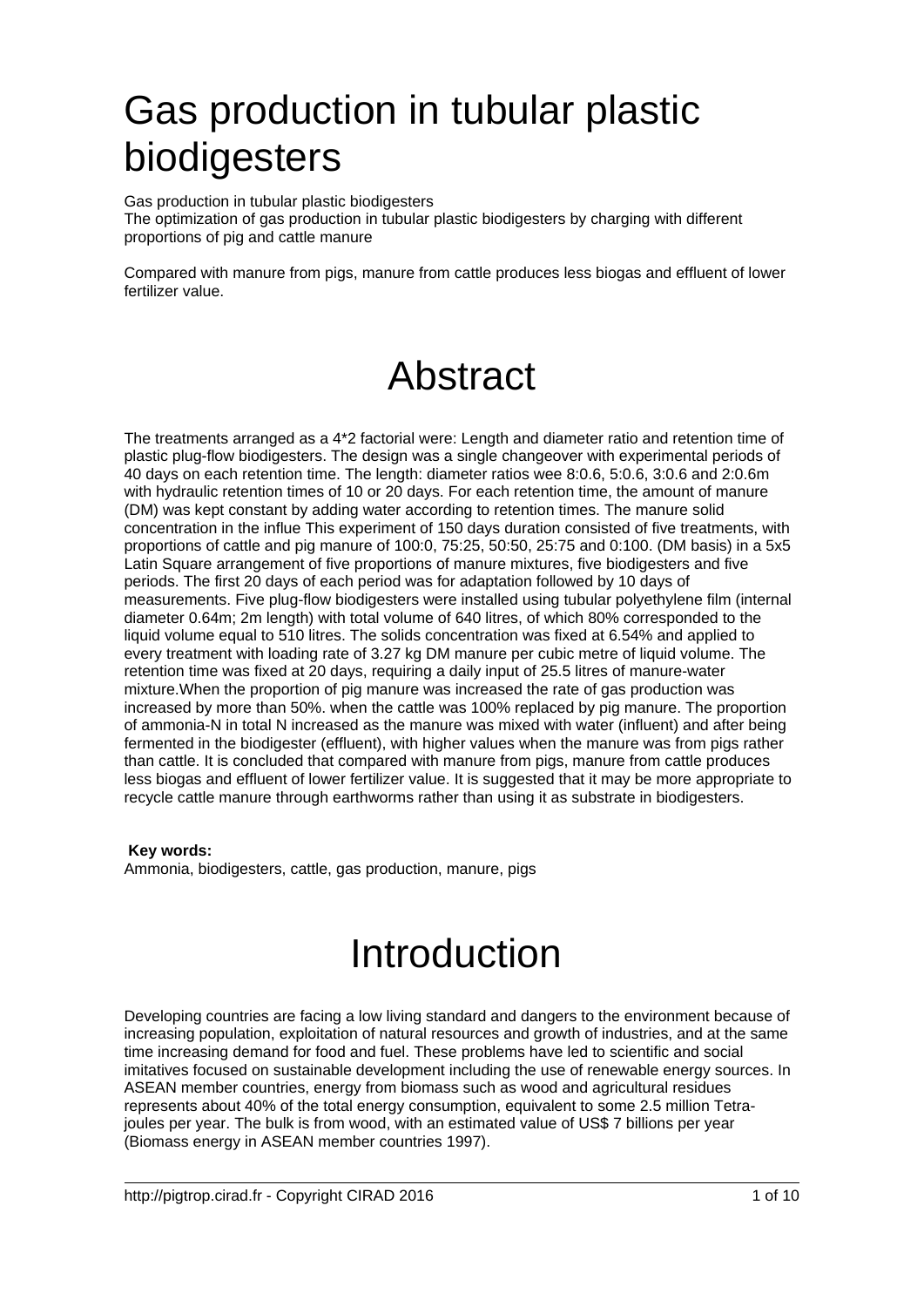The world presently derives some 60% of its energy from fossil fuels. The supplies of these are limited and at projected future rates of consumption are likely to be depleted well before the end of this century (ASPO 2002).

There is therefore an urgent need to develop alternative energy sources. For rural areas, the use of local resources in integrated farming systems is projected to bring most benefit to small scale farmers and the environment (Leng and Preston 2005). The recycling of live stock wastes through biodigesters to produce biogas for cooking and nutrient-rich effluent as fertilizer is one of the ways to reduce dependence on fossil fuel-derived inputs in an environmentally friendly way that benefits small scale farmers (Preston 2000).

Recent research has shown that the effluent from biodigesters is a better fertilizer than the original manure when applied to crops such as cassava and duckweed ( **Le Ha Chau 1998a,b**

) or when used in fish ponds (Pich Sophin and Preston.2001).

Small scale farmers in Cambodia usually keep small numbers of both pigs and cattle, the former as a source of income in times of need and the latter as an investment. The manure from both species can be used as substrate in biodigesters; however, there are no comparative data in the Cambodian context on their relative values for this purpose.

In Cambodia, pigs are generally fed a more balanced diet than are the cattle for which the main feed resources are grazing on rice field stubbles and rice straw. It is therefore hypothesized that gas production and effluent composition will be superior when biodigesters are charged with manure from pigs rather than from cattle.

## Materials and methods

### Location and timing

The experiment was carried out at the CelAgrid experimental farm, in Khandar province. It lasted for 150 days, from April 6 to August 11, 2004.

### **Design**

The trial comprised five treatments, consisting of different proportions of pig and cattle manure (P and C).

- 100% of pig manure and 0% of cow manure (P100C0)
- 75% of pig manure and 25% of cow manure (P75C25)
- 50% of pig manure and 50% of cow manure (P50C50)
- 25% of pig manure and 75% of cow manure (P25C75)
- 0% of pig manure and 100% of cow manure (P100C0)

The proportions of pig and cattle manure were converted from dry to fresh for loading into the biodigester. The experimental design was a Latin Square arrangement of five treatments and five periods, each of 30 days (Table 1). The first 20 days of each period were for adaptation to the treatment followed by 10 days of measurement. The hydraulic retention time was fixed at 20 days.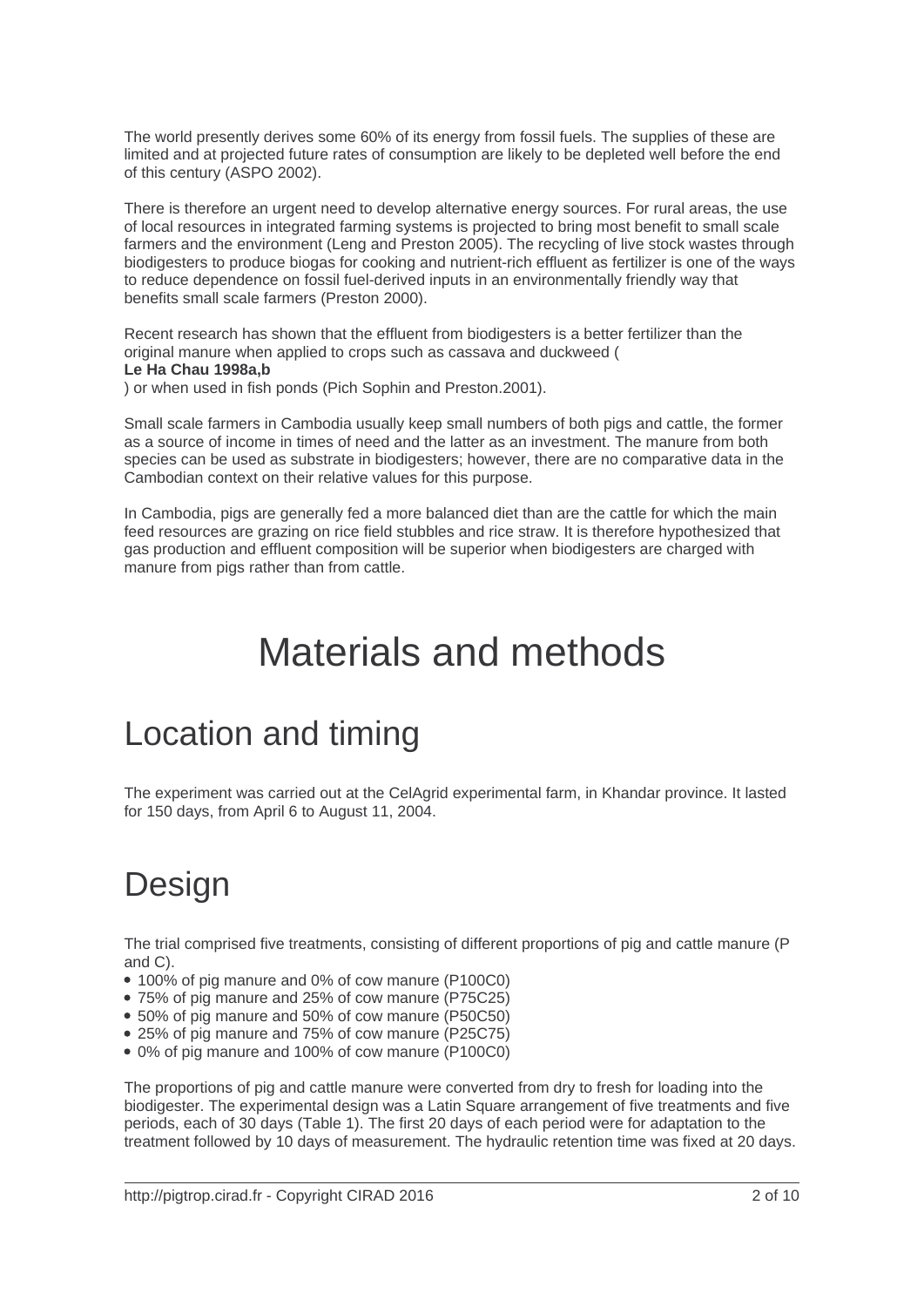#### **Table 1:**

| Allocation of treatments | Days $\setminus$<br>biodigester |                   | Ш                 | Ш                 | IV                               | v                 |
|--------------------------|---------------------------------|-------------------|-------------------|-------------------|----------------------------------|-------------------|
|                          | $0 - 30$                        | <b>P100C</b><br>0 | <b>P75C2</b><br>5 | <b>P50C5</b><br>0 | <b>P25C7</b><br>5                | P0C10<br>0        |
|                          | $31 - 60$                       | P75C2<br>5        | <b>P50C5</b><br>0 | P25C7<br>5        | <b>P0C10</b><br>0                | <b>P100C</b><br>0 |
|                          | 61-90                           | <b>P50C5</b><br>0 | P25C7<br>5        | P0C10<br>0        | P <sub>100</sub><br>CO           | <b>P75C2</b><br>5 |
|                          | 91-120                          | <b>P25C7</b><br>5 | P0C10<br>0        | P100C<br>0        | <b>P75C2</b><br>5                | <b>P50C5</b><br>0 |
|                          | 121-150                         | P0C10<br>0        | P100C<br>0        | <b>P75C2</b><br>5 | <b>P50C5</b><br>$\left( \right)$ | P25C7<br>5        |

### **Biodigesters**

Five plug-flow biodigesters were installed using tubular polyethylene film (internal diameter 0.64m; 2m length) (San Thy et al 2003). They were installed in an area with the same microclimate condition and overall environment. Total biodigester volume was 640 litres, of which 80% corresponded to the liquid volume equal to 510 litres.

### Manure application and management

Pig manure was bought from a nearby, and stored in an enclosed plastic bag for two days prior to use. Cattle manure was collected each morning from animals in an experiment in CelAgrid, in which the basal diet was untreated rice straw and ensiled cassava foliage. The loading rate was fixed at 3.27 kg manure DM per cubic metre of biodigester liquid volume. The the actual amounts were determined according to the experimental treatment and the DM content of the manures. Water was added to give a solids content (DM) of 6.54% for every treatment. Thus the total daily charge to the biodigester was 25.5 litres of suspended manure and water.

 **Table 2:**

The quantity of manure in mixtures and water according to DM of manure types

 **Ratios of pig manure to cattle manure as %**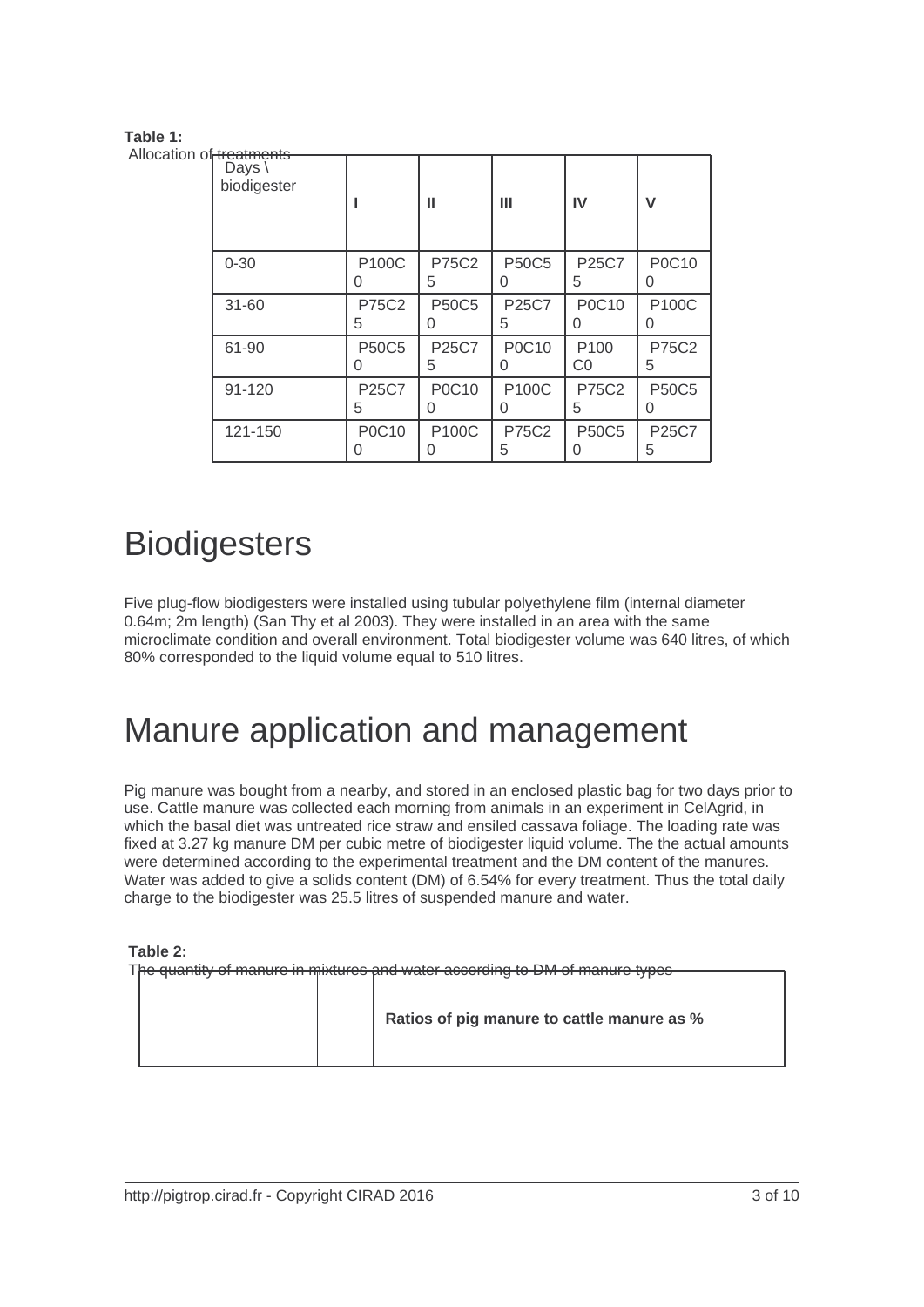|                               | 100:<br>0 | 75:25         | 50:50         | 25:75         | 0:100         |               |
|-------------------------------|-----------|---------------|---------------|---------------|---------------|---------------|
| Total daily charge,<br>litres | 25.5      |               |               |               |               |               |
| Loading rate, kg<br>DM/m3     | 3.27      |               |               |               |               |               |
| Total manure, kg<br>DM/day    | 1.64      |               |               |               |               |               |
| Solid concentration,<br>$\%$  | 6.54      |               |               |               |               |               |
| Manure DM, kg/day             |           | 1.64:<br>0.00 | 1.23:<br>0.41 | 0.82:<br>0.82 | 0.41:<br>1.23 | 0.00:<br>1.63 |
| Manure fresh, kg/day          |           | 5.1:<br>0.00  | 3.8:1.6       | 2.5:3.2       | 1.3:4.8       | 0.00:<br>6.4  |
| Water added,<br>litres/day    |           | 20.5          | 20.1          | 19.7          | 19.4          | 19.1          |

#### **Measurements**

Samples of fresh pig and cattle manure and the corresponding effluents were taken daily on days 1 to10 of the measurement period immediately before (manure) and after (effluent) charging the biodigester. They were stored in a refrigerator at -20C until required for analysis. At this point the samples were thawed, bulked over the 10 day measurement period and analyzed for nitrogen and ammonia using a Foss-Tecator Kjeldahl apparatus and for organic matter by asking the samples in a furnace oven (AOAC 1990). DM content was determined by microwave radiation (Undersander et al 1993).Gas production was measured daily by collecting the gas in inverted plastic bags suspended in oil drums filled with water (San Thy et al 2003).

### Statistical analyses

The data were subjected to analysis of variance (ANOVA) using the General Linear Model (GLM) of the SPSS software (Release 12.0, 2003). Two way ANOVA, descriptive statistics and regression equations were used to describe trends in gas production, and the characteristics of the manure, slurry (manure mixed with water) and effluent.

Sources of variation were: manure ratios

**,**  periods, biodigester number and error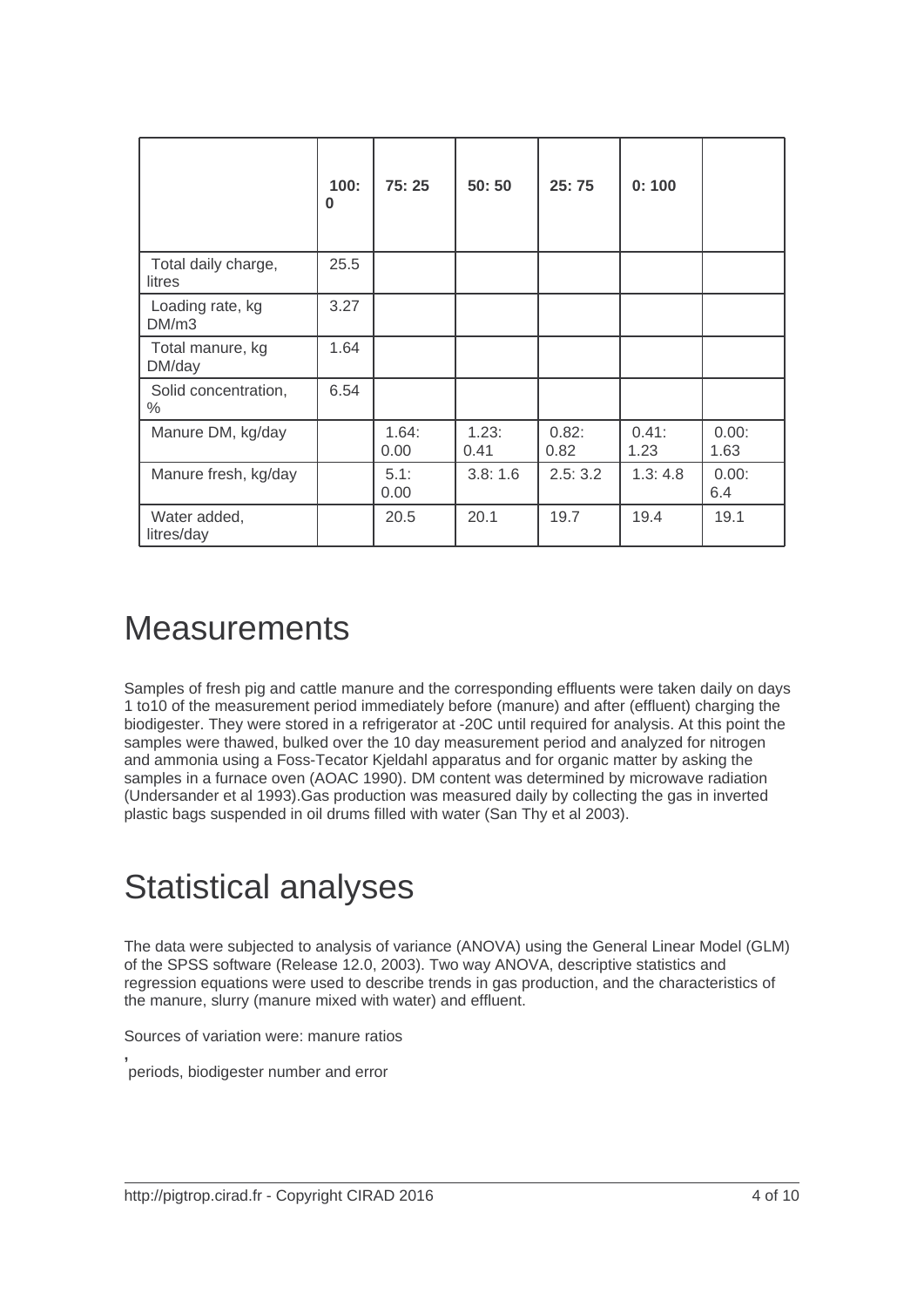# Results and discussion

#### Manure, slurry and effluent

The DM and OM contents were higher in pig than in cattle manure (Table 3). There were no differences between the manures in overall mean values for total N, ammonia N, and ammonia-N as proportion of total N.

#### **Table 3:**

 Mean values and ranges of characteristic of pig and cattle manure during the experimental (measurement) periods (on fresh basis except for OM which is in DM basis)

|                      | <b>Mean</b> |            | <b>SE/P</b>    | Min-Max          |                  |
|----------------------|-------------|------------|----------------|------------------|------------------|
|                      | Pig         | Cattl<br>e | Pig            | <b>Cattle</b>    |                  |
| DM, %                | 32.1        | 25.7       | 1.54/0.00<br>1 | $29.1 -$<br>35.2 | 20.6-28.7        |
| OM, % in<br>DM       | 82.7        | 77.1       | 1.58/0.04      | 71.5-79.2        | $76.1 -$<br>88.6 |
| N, mg/kg             | 416<br>2    | 5922       | 810/0.18       | 2183-<br>5421    | 1673-<br>3060    |
| <b>NH3,</b><br>mg/kg | 103<br>4    | 873        | 270/0.69       | 332-1197         | 270-903          |
| NH3-N/N,<br>$\%$     | 22.9        | 12.4       | 5.80/0.25      | $9.32 - 15.6$    | 4.59-17.3        |

The proportion of the total N as ammonia-N increased when water was mixed with the manure (input slurry). A similar finding was reported in a previous experiment (San Thy et al 2005). In the slurry the ammonia N as % total N increased linearly according to the proportion of manure derived from pigs (Table 4: Figure 1).

#### **Table 4:**

The effect of adding water to pig and cattle manure mixtures (slurry input)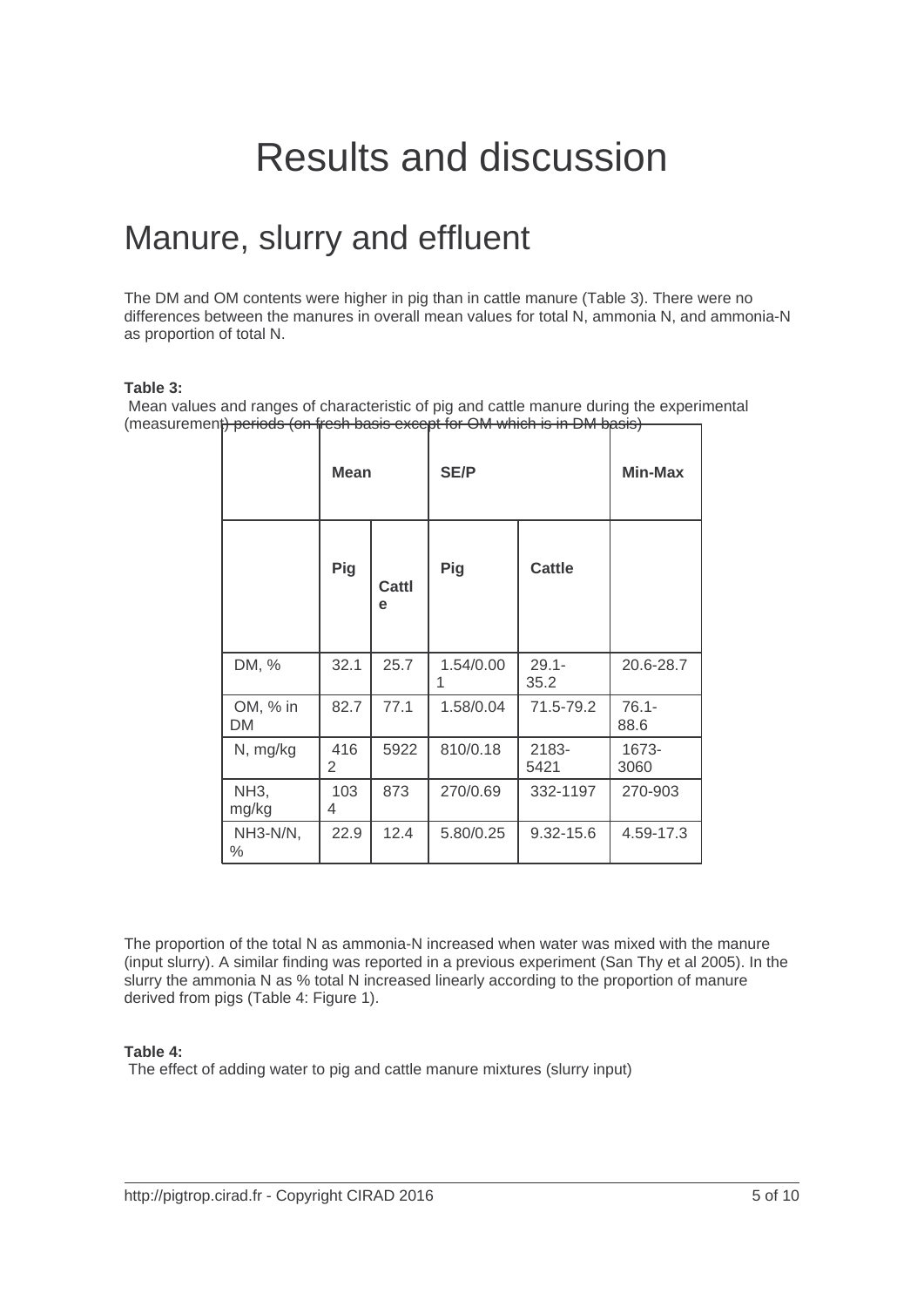| Proportion, % as DM |               | DM,<br>$\%$ | OM,<br>$\%$ | N,<br>mg/litre | <b>NH3,</b><br>mg/litre | NH3-N/N,<br>$\%$ |
|---------------------|---------------|-------------|-------------|----------------|-------------------------|------------------|
| Pig                 | <b>Cattle</b> |             |             |                |                         |                  |
|                     | 100           | 5.15        | 77.9        | 718            | 247                     | 29.9             |
| 25                  | 75            | 4.05        | 73.0        | 842            | 300                     | 28.7             |
| 50                  | 50            | 4.47        | 72.1        | 834            | 358                     | 35.8             |
| 75                  | 25            | 4.47        | 75.4        | 995            | 430                     | 35.6             |
| 100                 |               | 4.96        | 72.5        | 1073           | 434                     | 34.9             |
| <b>SE</b>           |               | 0.683       | 3.32        | 72.7           | 47.5                    | 4.47             |
| $\mathsf P$         |               | 0.80        | 0.703       | 0.014          | 0.036                   | 0.68             |



There were no differences in the concentrations of DM, OM and total N in the effluent, but the proportion of the total N as ammonia increased linearly with increasing proportions of pig manure (Table 5: Figure 2). Increases in the proportion of ammonia-N in total N in effluent compared with influent (slurry input) have been consistently reported by Pedraza et al (2002) and San Thy et al (2003, 2005).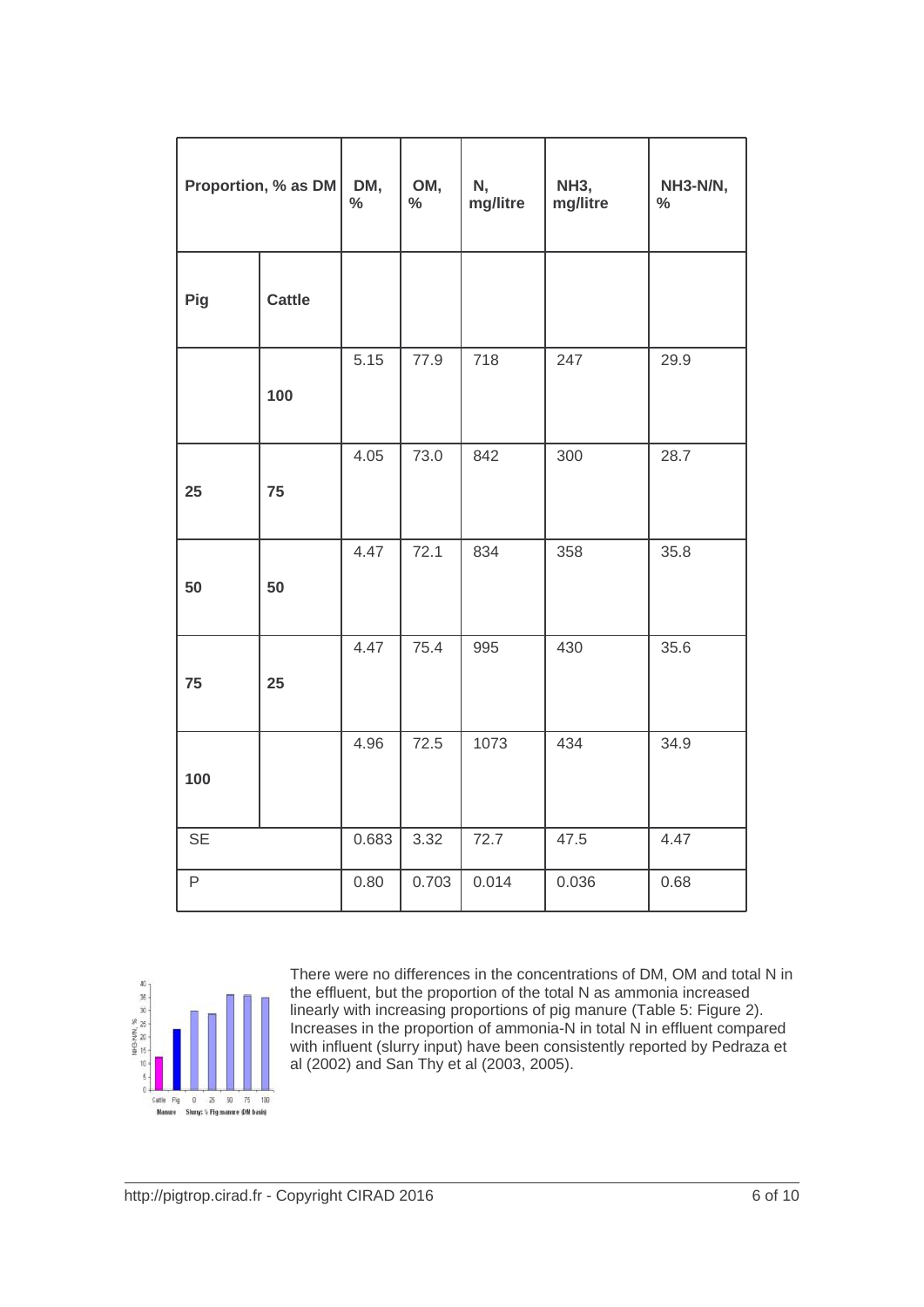| Proportion, % |               | DM,<br>$\%$ | OM,<br>$\%$ | N,<br>mg/litre | <b>NH3,</b><br>mg/litre | NH3-N/N,<br>$\%$ |
|---------------|---------------|-------------|-------------|----------------|-------------------------|------------------|
| Pig           | <b>Cattle</b> |             |             |                |                         |                  |
| $\bf{0}$      | 100           | 5.18        | 69.0        | 836            | 219                     | 32.2             |
| 25            | 75            | 5.42        | 74.8        | 989            | 392                     | 42.9             |
| 50            | 50            | 6.23        | 68.5        | 994            | 441                     | 40.1             |
| 75            | 25            | 2.71        | 67.0        | 833            | 503                     | 53.7             |
| 100           | $\bf{0}$      | 4.03        | 61.5        | 800            | 595                     | 62.6             |
| <b>SE</b>     |               | 1.04        | 4.72        | 141            | 46.2                    | 7.36             |
| P             |               | 0.17        | 0.41        | 0.78           | 0.001                   | 0.026            |



The concentrations of ammonia-N, as % of total N, in manure, influent (slurry) and effluent show that in all cases the values are higher when the original manure is from pigs rather than cattle (Figure 3).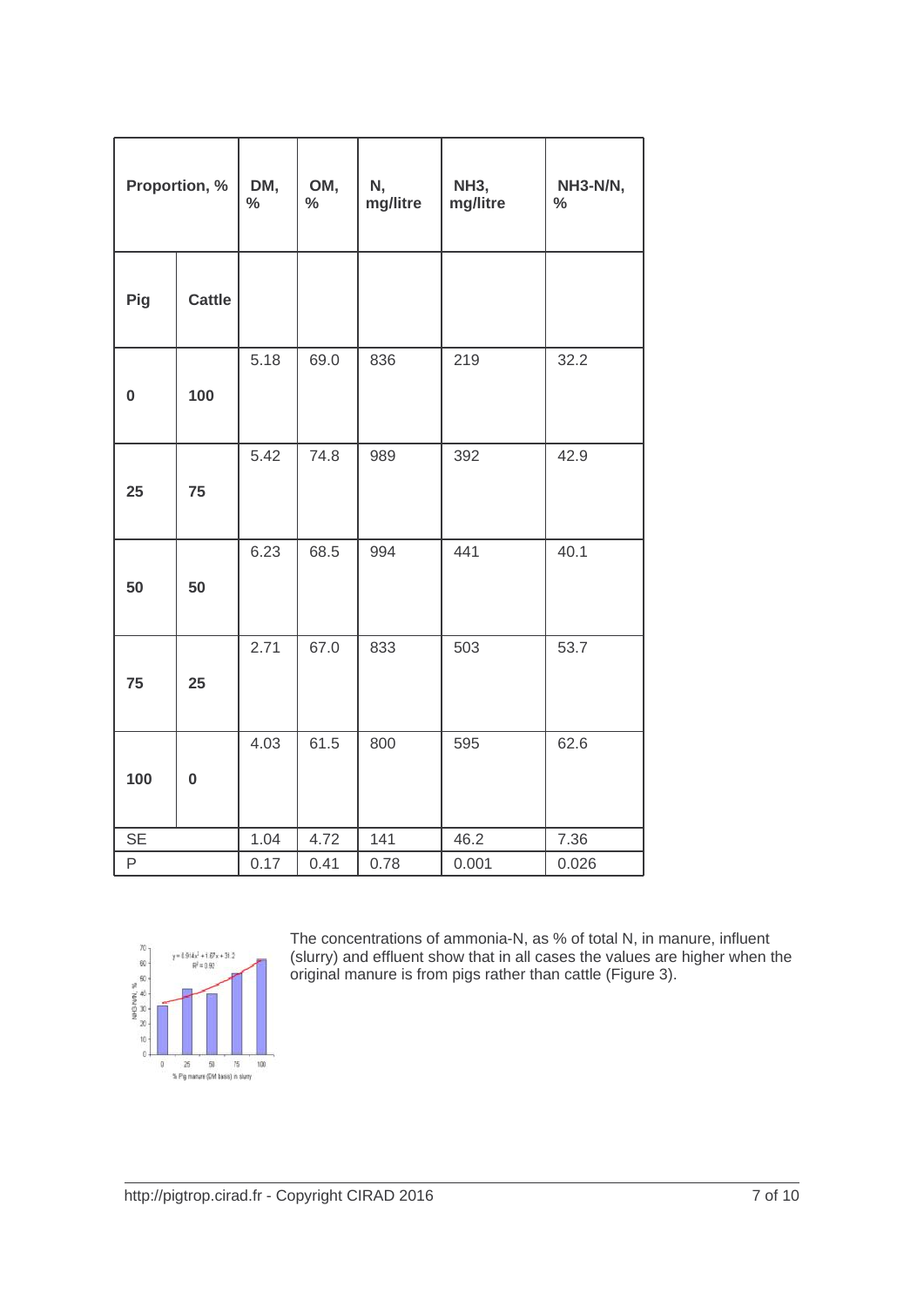# Biogas production



manure put into the biodigester

When the proportion of pig manure was increased the amount of gas production was increased by more than 50% (Table 6; Figures 4 and 5).

**Table 6:** 

Mean values of gas production for different proportions cattle and pig

| <b>Proportions</b>   |           | Gas<br>production |                                    |                              |  |
|----------------------|-----------|-------------------|------------------------------------|------------------------------|--|
| Pig<br><b>Cattle</b> |           | Litres/day        | m3/m3 biodigester liquid<br>volume | Litres/kg OM in<br><b>DM</b> |  |
|                      | 100       | 193               | 0.41                               | 36.7                         |  |
| 25                   | 75        | 250               | 0.52                               | 50.7                         |  |
| 50                   | 50<br>273 |                   | 0.57                               | 59.4                         |  |
| 75                   | 25<br>310 |                   | 0.65                               | 72.8                         |  |
| 100                  | 322       |                   | 0.67                               | 81.9                         |  |
| SE/P                 |           | 19.8/0.001        | 0.047/0.001                        | 4.33/0.001                   |  |



Higher rates of gas production using manure from pigs (0.040 to 0.059 m3/kg) than from cattle (0.023 to 0.040 m3/kg) were also reported by Sathianathan (1975). Similar advantages for pig manure were recorded by Steffen et al (2000) ( 0.25- 0.5 m3/kg DM manure from pigs compared with 0.2- 0.3 m3/kg DM for cattle). These differences almost certainly reflect the higher fibre content of diets fed to cattle compared with

pigs. The fact that responses in rate and efficiency of production of biogas were essentially linear, as pig manure replaced cattle manure, indicates an absence of synergism from combining the two sources of manure.

In terms of future recycling strategy, manure from cattle may be better employed as substrate for earthworms to produce compost (the worm casts) rather than as feedstock for biodigesters. By contrast, pig manure is generally considered unsuitable for earthworm culture but, as reported in this paper, it is a preferred feedstock for biodigesters.

# **Conclusions**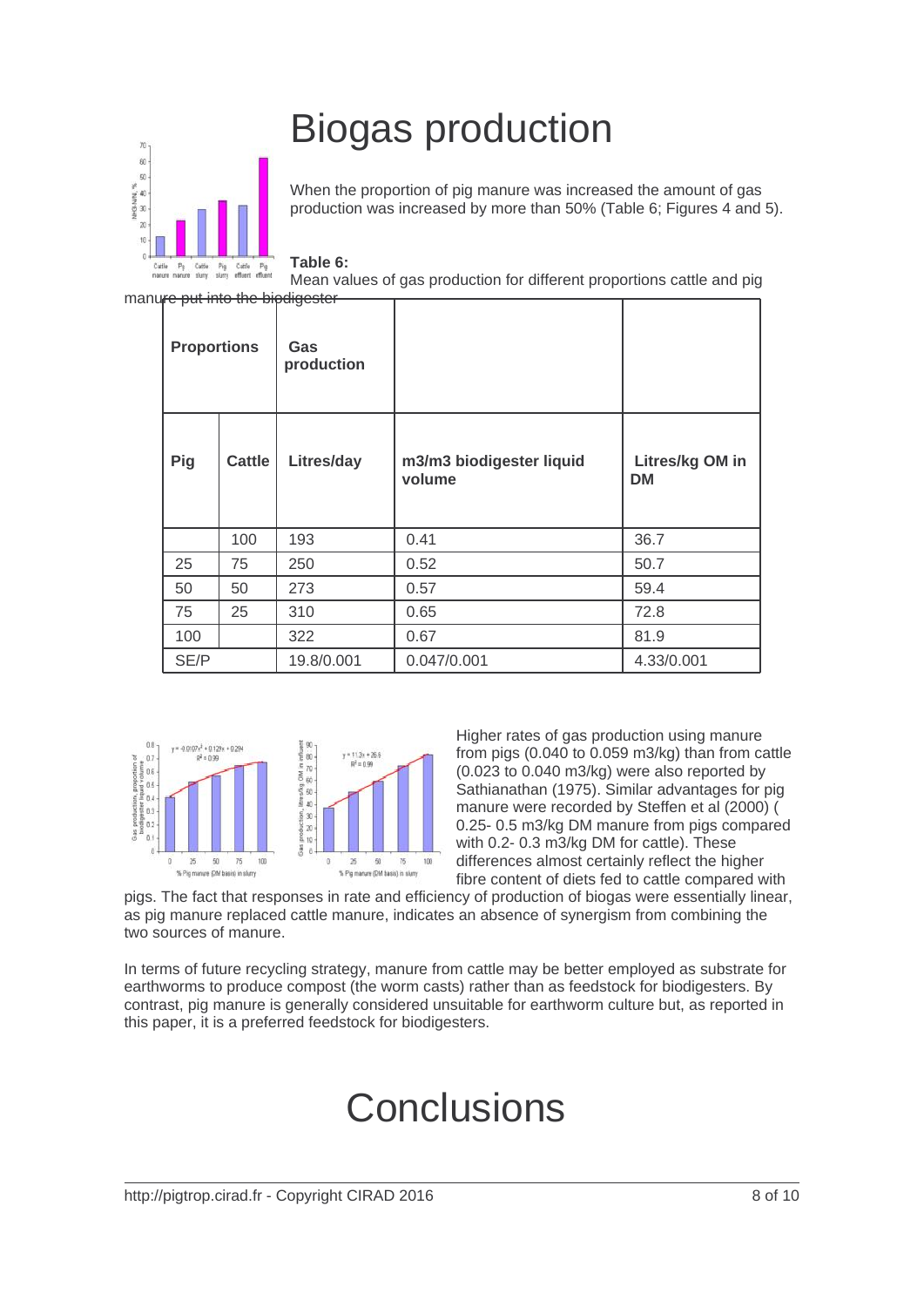- Compared with pigs, manure from cattle produced less biogas and effluent of lower fertilizer value.
- It is suggested that it may be more appropriate to recycle cattle manure through earthworms rather than using it as substrate in biodigesters.

# Acknowledgement

The authors are very pleased to thank ACIAR for funding this research through the CARF project, and all friends and the research team in CelAgrid, Cambodia for their cooperation during the experiment.

# References

1.

AOAC 1990

 Official Methods of Analysis. Association of Official Analytical Chemists. 15th edition (K elrick editor) Arlington pp 1230

2.

ASPO 2002

 Statistical review of world oil and gas. Association for the study of peak oil 1st Edition Proceedings 1st International Workshop on Oil Depletion. Uppsala. Sweden. Editors: Aleklett K and Campbell C. www.isv.uu.se/iwood2002/ASPO-stat-Rev.hlml

3.

Biomass energy in Asean member countries 1997

 "Biomass: more than a traditional form of energy". FAO Regional Wood Energy Development Pro[gramme in Asia in cooperation](http://pigtrop.cirad.fr/http://www.isv.uu.se/iwood2002/ASPO-stat-Rev.hlml) with the ASEAN-EC Energy Management Training Center and the EC-ASEAN-COGEN progamme.

4.

Le Ha Chau 1998a

 Biodigester effluent versus manure from pigs or cattle as fertilizer for production of cassava foliage (Manihot esculenta). Livestock Research for Rural Development (10) 3: http://cipav.org.co/lrrd/lrrd10/3/chau1.htm

5.

Le Ha Chau 1998b

 Biodigester effluent versus manure, from pigs or cattle, as fertilizer for duckweed (Lemna spp.). [Livestock Research for Rural Developmen](http://pigtrop.cirad.fr/http://cipav.org.co/lrrd/lrrd10/3/chau1.htm)t (10) 3: http://cipav.org.co/lrrd/lrrd10/3/chau2.htm 6.

Leng R A and Preston T R 2005

Implications for livestock production of the decline in world oil reserves; Workshop-seminar "Mealktions: b@tegrPusestoofnlaarad fereiahn@egle) dels "KARN-

CTU, Cantho, 23-25 May, 2005. Article #2. Retrieved printDate() , from

http://www.mekarn.org/proctu/leng htm

7. P

[edraza Gloria, Chará J, Conde Natalia, iraldo Sandra y Giraldo Li](http://pigtrop.cirad.fr/http://www.mekarn.org/proctu/leng.htm)na 2002 Evaluación de los biodigestores en geomembrana (pvc) y plástico de invernadero en clima mediopara el tratamiento de aguas residuales de origen porcino. Livestock Research for Rural Development (14) 1: http://www.cipav.org.co/lrrd/lrrd14/1/Pedr141.htm